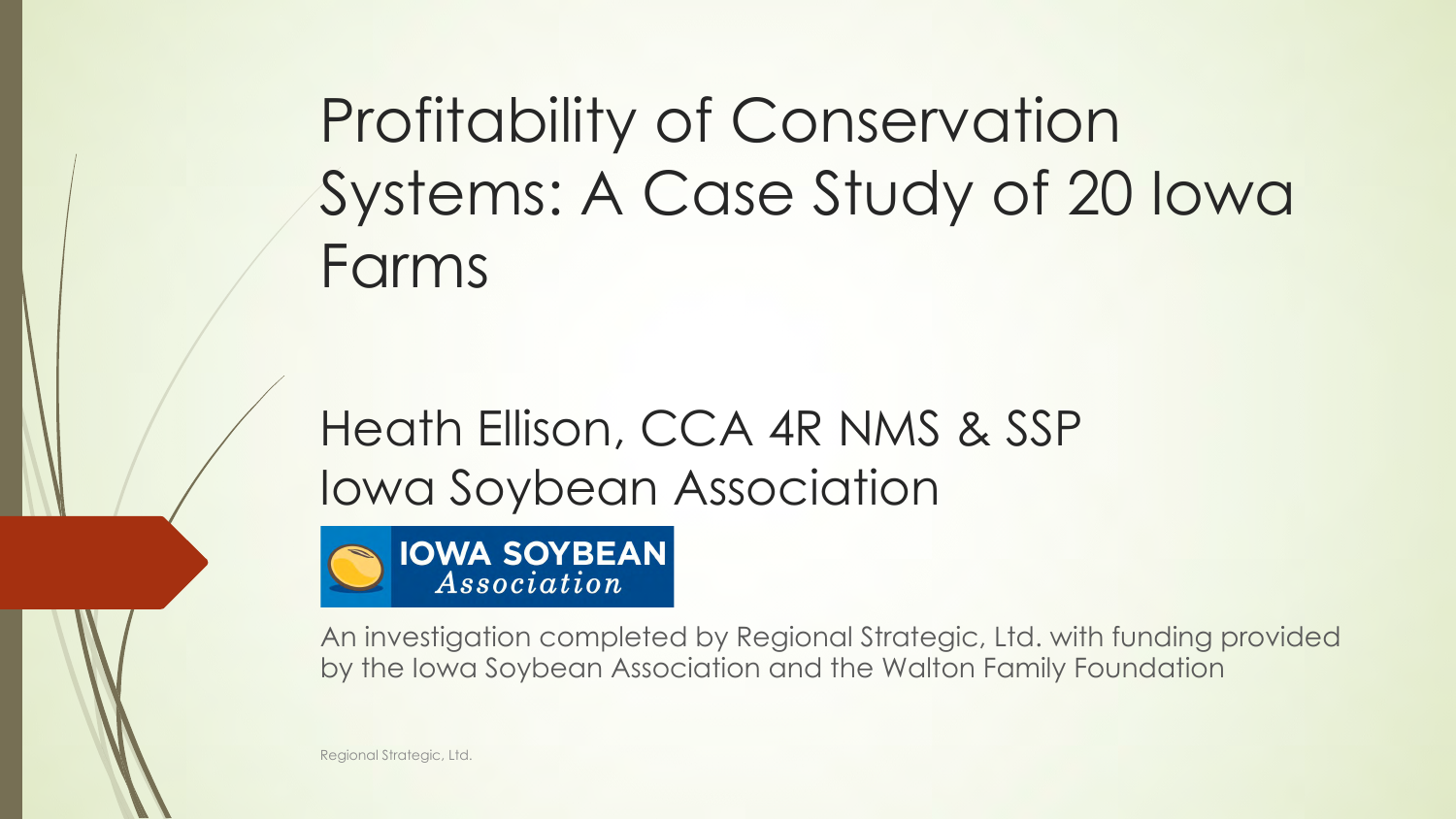# Participant Selection

• 20 farm operators were selected by Iowa Soybean Association staff

### Participant Interviews

- $\blacksquare$  Initial interviews solicited
	- $\blacktriangleright$  General farm information
	- Crop production and conservation practices, costs, and outputs for the 2018 crop production year
		- Between 2017 harvest and 2018 harvest
	- Farm lifecycle and succession information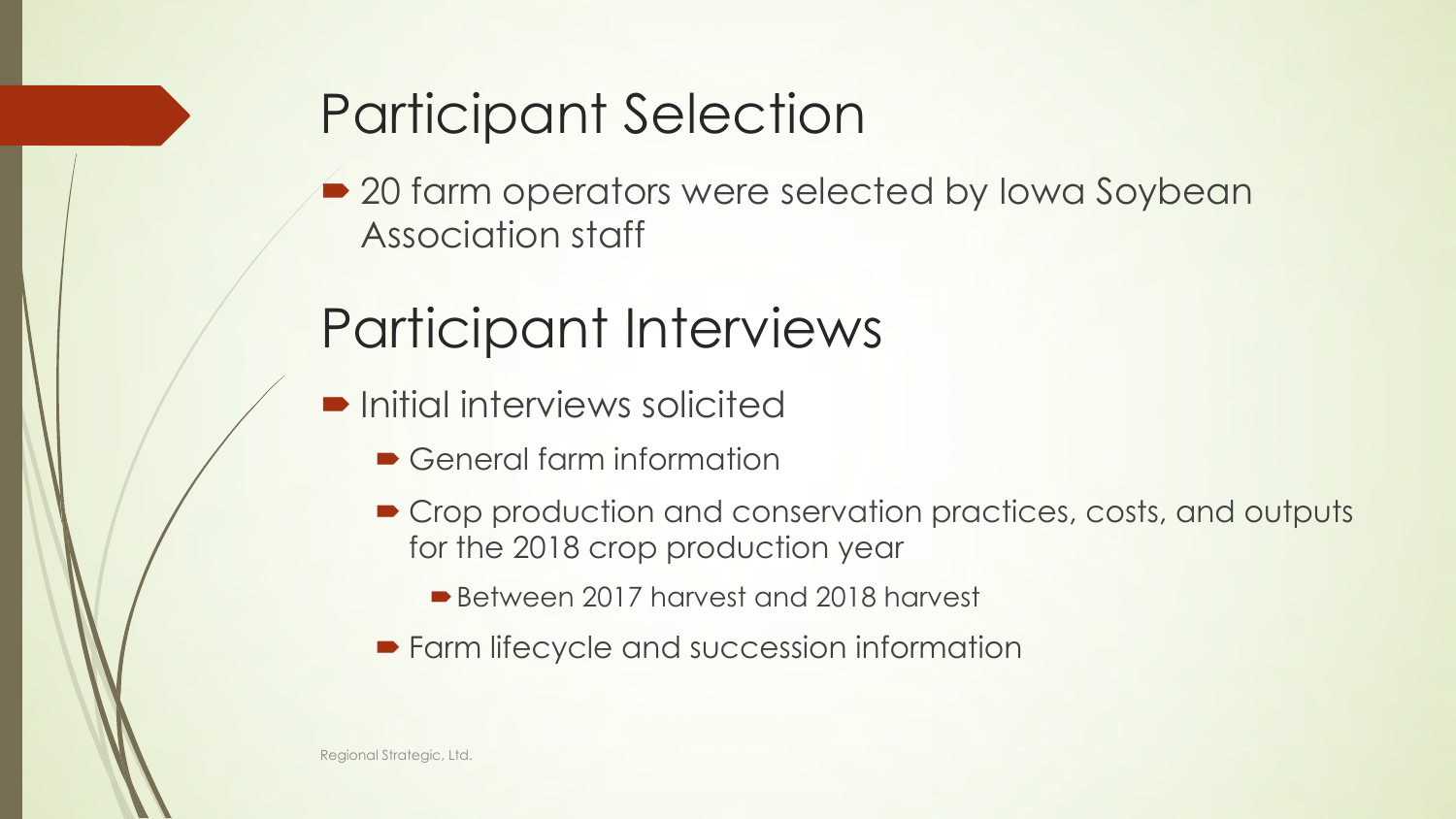# 8 Participants Were Selected for Follow-up Interviews on 7 Topics

- Records management and information systems
- Risk management
- $\bullet$  Cover crop valuation and monetization
- **Reduced tillage**
- ´ Nitrogen management
- Land ownership impacts
- $\blacktriangleright$  Farm transitions and succession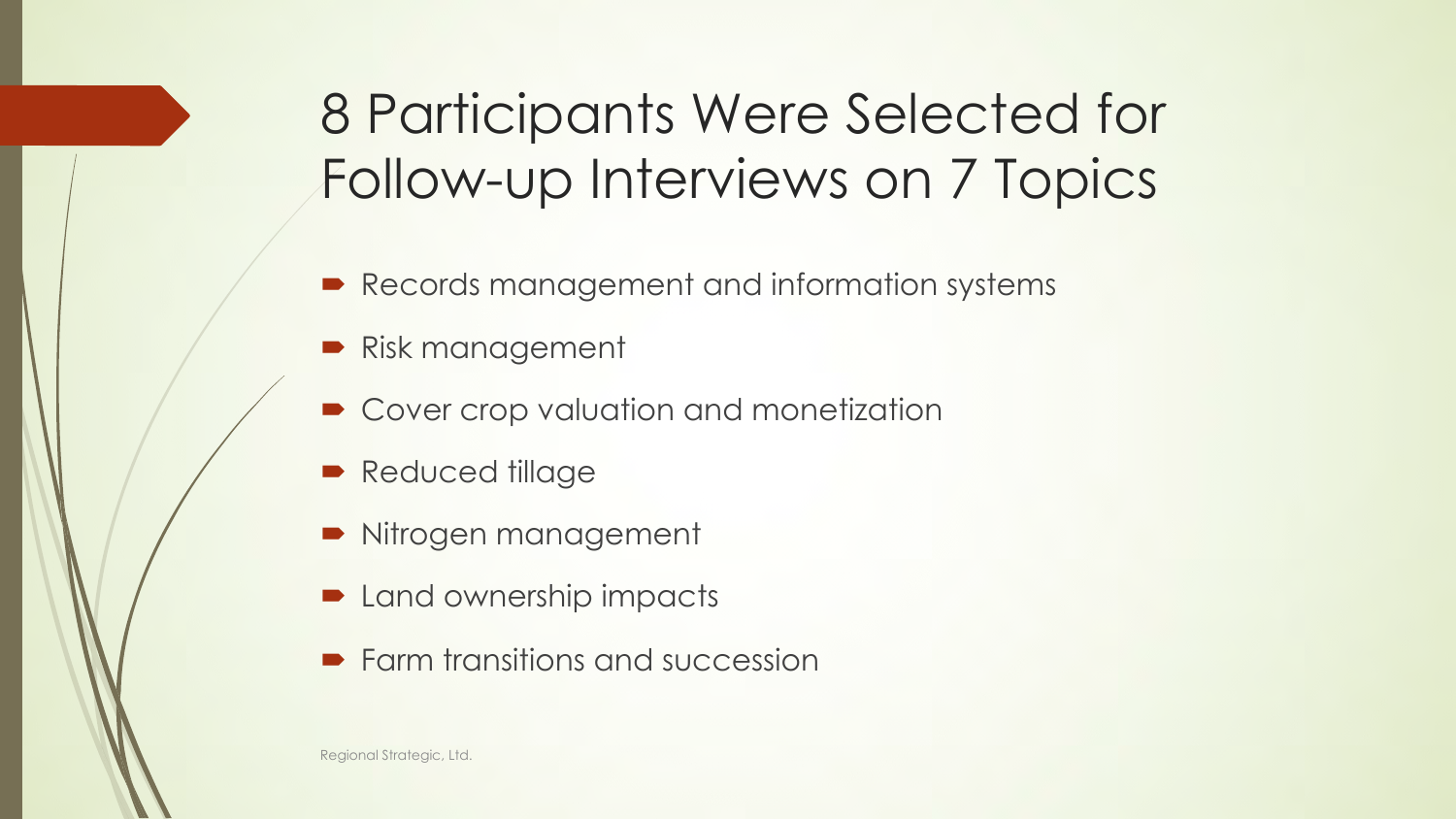# Covered and Non-covered Portions of Rotations Compared in 3 Ways

- Averages across all participants (17) who supplied sufficient information for comparison
- Averages for participants who produced both covered and non-covered crops in a specific rotation and could distinguish yields between covered and non-covered acreage
- **Averages for participants who either covered all** acreage within a specific rotation or covered no acreage within that rotation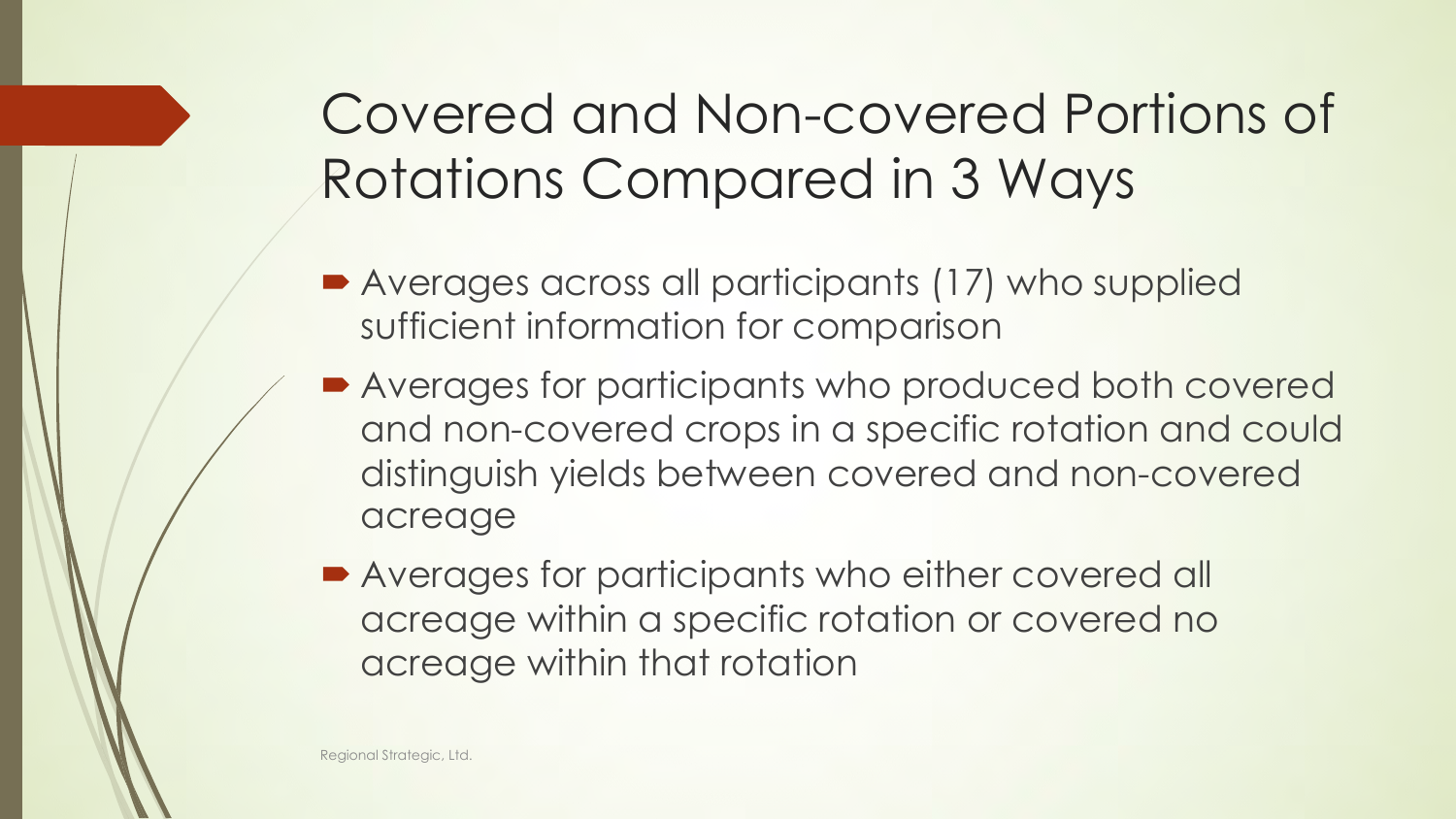|                                                                                                |             |                               | <b>Beans After Corn</b> |                |                | <b>Corn after Beans</b> |                 |                 |              | <b>Corn after Corn</b> |        |  |
|------------------------------------------------------------------------------------------------|-------------|-------------------------------|-------------------------|----------------|----------------|-------------------------|-----------------|-----------------|--------------|------------------------|--------|--|
|                                                                                                |             |                               | and                     |                | and No         |                         | and             | and No          |              | and                    | and No |  |
|                                                                                                |             | Cover                         |                         | Cover          |                | Cover                   | Cover           |                 | Cover        | Cover                  |        |  |
| Acres                                                                                          |             |                               | 1591.6                  |                | 1489.0         |                         | 1901.2          | 2181.0          |              | 1182.0                 | 280.0  |  |
| Yield goal (bu./acre)                                                                          |             |                               | 60.0                    |                | 60.0           |                         | 210.3           | 212.2           |              | 200.0                  | 204.3  |  |
| Actual yield (bu./acre)                                                                        |             |                               | 65.4                    |                | 58.4           |                         | 209.6           | 204.5           |              | 164.9                  | 193.2  |  |
| Actual yield as percent of goal                                                                |             |                               | 109.1                   | U.UU           | 97.3           |                         | 99.7            | 96.4            | U.UU         | 82.5                   | 94.6   |  |
|                                                                                                |             | NH3 application cost (\$/acre |                         | 0.00           | 0.00           | 0.84                    | 0.20            | 0.00            | 1.96         |                        |        |  |
|                                                                                                |             | Strip-till pass cost (\$/acre |                         | 2.39           | 0.00<br>0.00   | 4.86<br>237             | 4.94<br>369     | 12.70<br>197    | 2.75<br>730  |                        |        |  |
| <b>Impact of adding covers to rotation</b>                                                     |             |                               |                         |                |                |                         |                 |                 |              |                        |        |  |
|                                                                                                |             |                               |                         |                | 03.88<br>20.00 | 19.91                   | 291.23<br>17.92 | 308.16<br>12.96 | 19.35        | 289.99                 | 378.01 |  |
| Rotation                                                                                       | Input costs | Yield                         | <b>Net</b>              |                | 2.00           | 2.00                    | 2.21            | 2.98            | 2.00         |                        |        |  |
|                                                                                                |             |                               | profitability           |                | 13.50          | 12.61                   | 13.96           | 14.58           | 14.24        |                        |        |  |
| Corn following                                                                                 |             |                               |                         |                | 0.00<br>0.00   | 0.41<br>4.44            | 0.56<br>6.25    | 0.00<br>0.00    | 0.46<br>6.07 |                        |        |  |
| soy                                                                                            |             |                               |                         |                | 62.48          | 104.53                  | 101.93          | 111.14          | 117.21       |                        |        |  |
|                                                                                                |             |                               |                         |                | 03.88          |                         | 310.56          | 308.16          |              | 314.01                 | 378.01 |  |
| Corn following                                                                                 |             |                               |                         |                |                |                         | 6.38            |                 |              | 16.34                  |        |  |
| corn                                                                                           |             |                               |                         | 03.88          | 304.18         |                         | 308.16          |                 | 297.66       | 378.01                 |        |  |
|                                                                                                |             |                               |                         |                | 0.00           | 12.19                   | 0.00            | 13.52           | 0.00         |                        |        |  |
|                                                                                                |             |                               |                         |                | 0.00           | 7.14                    | 0.00            | 7.54            | 0.00         |                        |        |  |
| Soy following                                                                                  |             |                               |                         |                | 0.00           | 0.00                    | 0.00            | 2.95            | 0.00         |                        |        |  |
| corn                                                                                           |             |                               |                         |                |                |                         |                 |                 |              |                        |        |  |
|                                                                                                |             |                               |                         |                | 203.88         | 310.56                  | 308.16          | 314.01          | 378.01       |                        |        |  |
| Reported cover subsidies (\$/acre)<br>Regional Strategic, Ltd.<br>Net reported costs (\$/acre) |             |                               |                         | 6.57<br>213.15 | 203.88         | 6.38<br>304.18          | 308.16          | 16.34<br>297.66 | 378.01       |                        |        |  |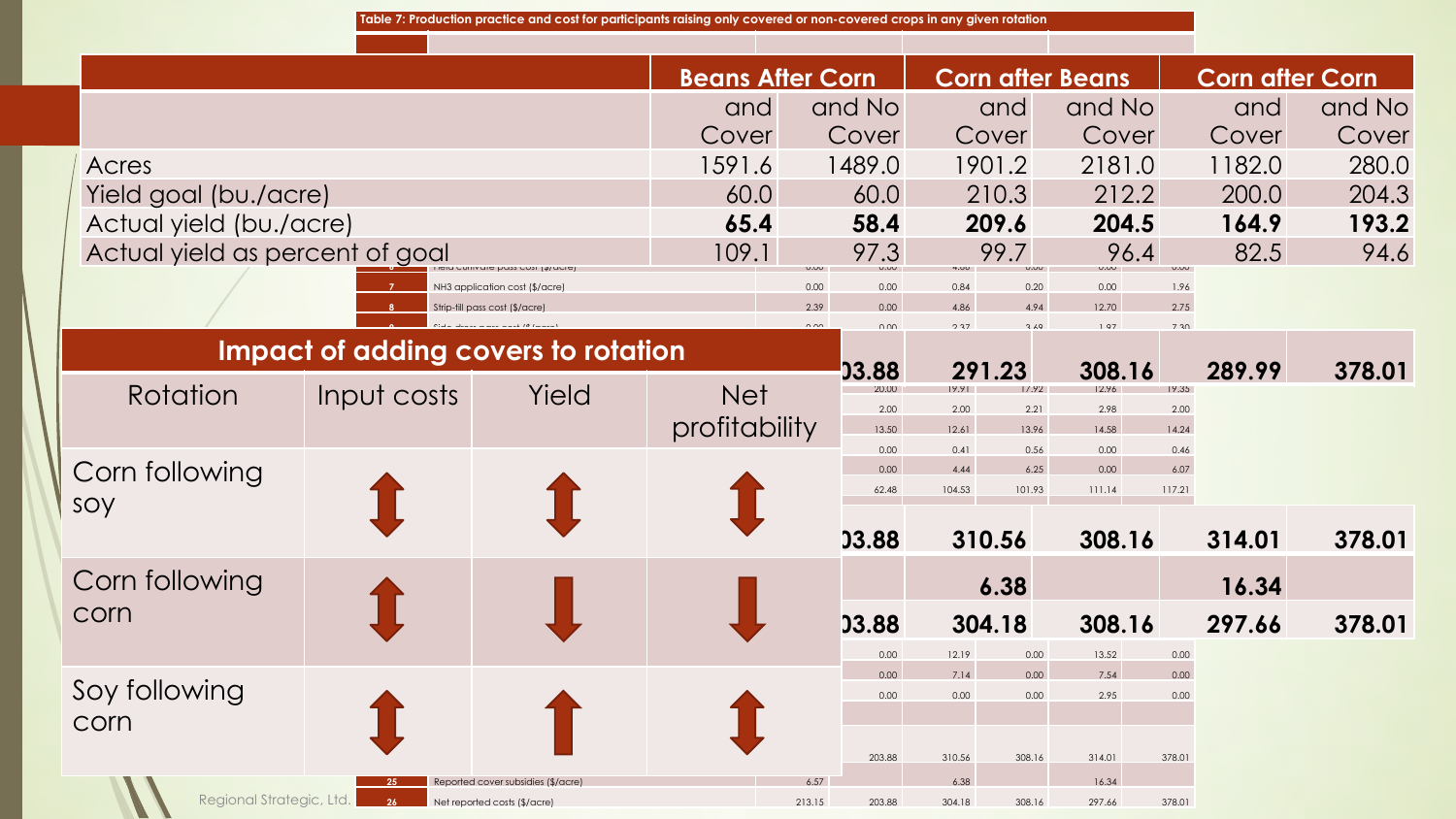# Cover Crop Production and Herbicide, Insecticide, and Fungicide Expenditure

 $\blacksquare$  In all comparisons, the \$ value of total pesticide expenditures per acre were lower on acreage following cover crops

|                                  | <b>Cover</b> | <b>No</b><br>cover | Cover<br>savings |
|----------------------------------|--------------|--------------------|------------------|
| Soybean<br>following corn        | 41.76        | 44.85              | 3.09             |
| <b>Corn following</b><br>soybean | 40.33        | 45.39              | 5.06             |
| <b>Corn following</b><br>corn    | 42.18        | 49.79              | 7.60             |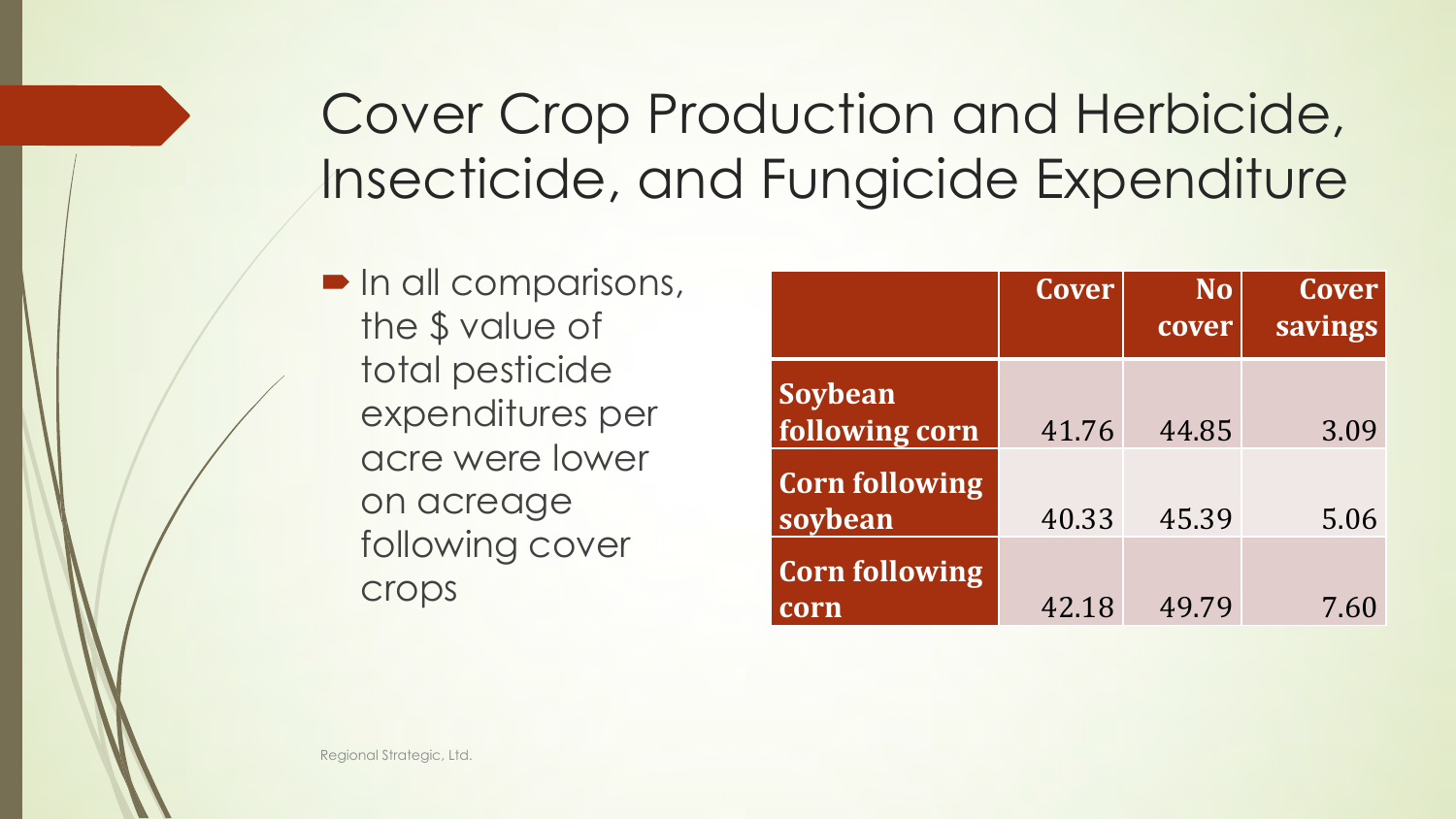|     |                           | <b>Beans After</b><br>Corn |                  | Corn after<br><b>Beans</b> |                  | Corn after Corn               |                  |
|-----|---------------------------|----------------------------|------------------|----------------------------|------------------|-------------------------------|------------------|
|     |                           | and                        | and<br><b>No</b> | and                        | and<br><b>No</b> | and                           | and<br><b>No</b> |
| Row |                           | Cover                      |                  |                            |                  | Cover Cover Cover Cover Cover |                  |
| 18  | Fertilizer: All (\$/acre) | 55.11                      | 53.85            | 85.12                      | 98.29            | 91.20 116.10                  |                  |

- $\blacksquare$  In 3 of 4 comparisons where producing cover crops was advantageous, \$/acre fertilizer costs were lower for crops following a cover
- In all 6 comparisons where corn was the production crop, fertilizer expenditures per acre for acreage following a cover crop were either equal to or lower than fertilizer costs per acre on acreage not following a cover crop
- $\blacktriangleright$  For 2 of 3 comparisons where soybeans were produced, acreage following a cover crop showed higher average fertilizer expenditures per acre than acreage that did not follow a cover crop

#### **On average, our participant population was targeting a nitrogen application rate 30 lbs. N/Ac over the MRTN recommendation.**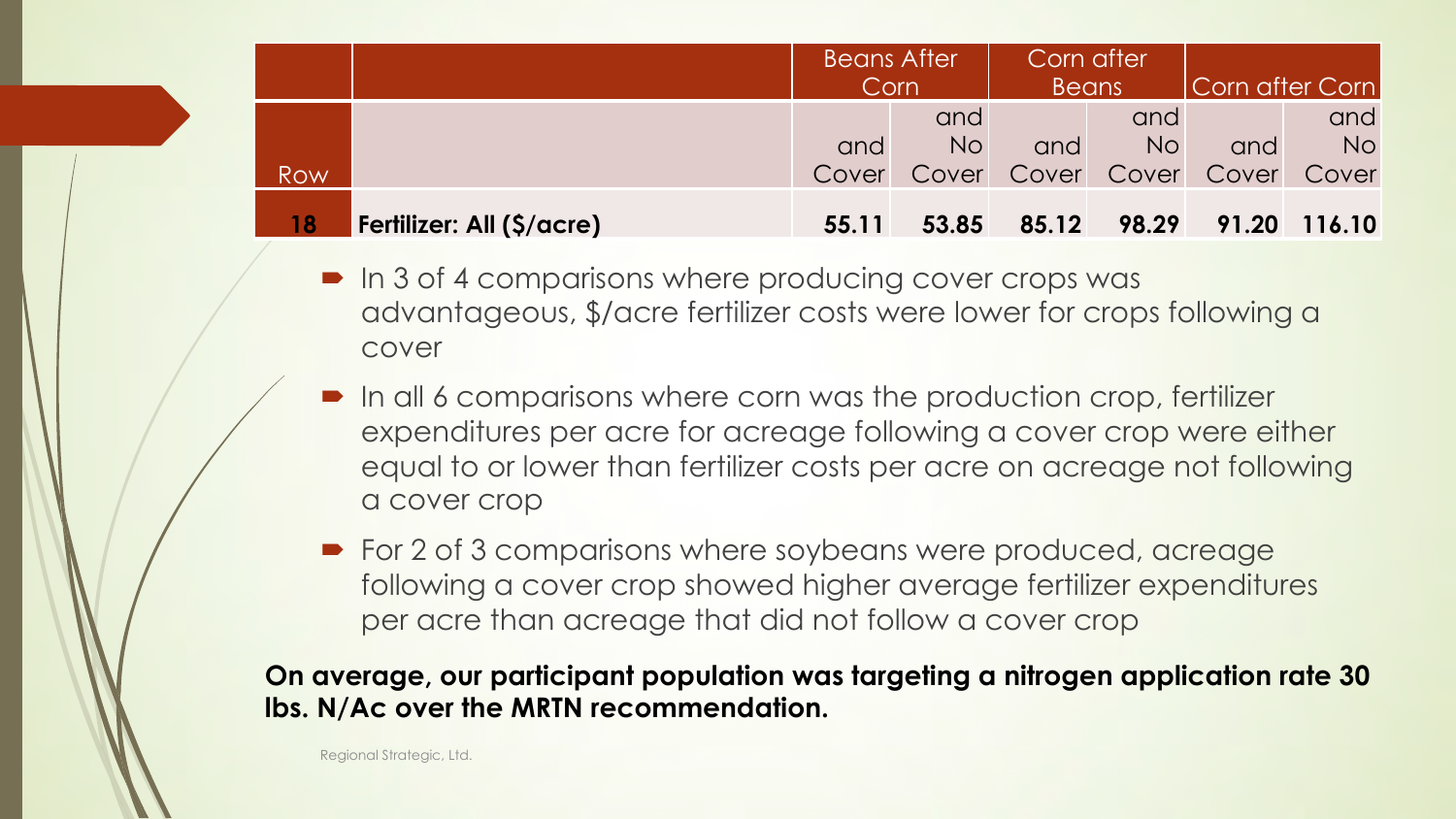### Participant Cover Crop Harvest

- 5 participants harvested cover crops on 560 acres in 2018
- Harvested covers netted a total of \$78,160 (an average of nearly \$140 per acre) after harvest costs were paid
- Cover crop products include
	- $\blacktriangleright$  Grazing 250 acres
	- $\blacktriangleright$  Hay 150 acres
	- Harvesting grain for seed or feed 160 acres
		- $\blacktriangleright$  Straw 4 acres
- $\blacktriangleright$  Nearly all participants harvesting cover crops indicate an intention to expand the practice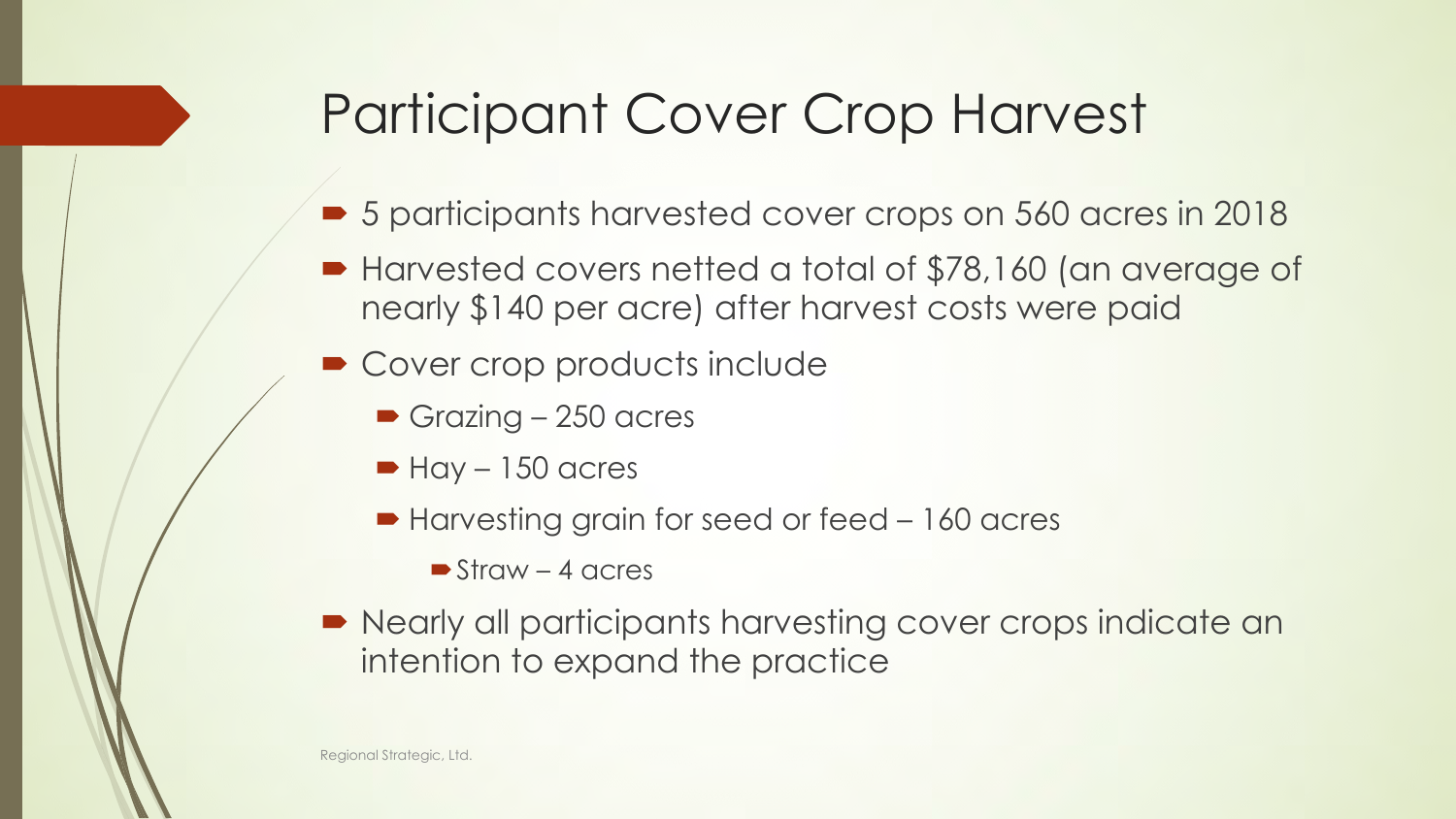### Participant Record Systems

- Participant record keeping systems appeared to range from
	- No or minimal discernable record system (about 1/3 of all 20 participants)
	- $\blacksquare$  Computerized accounting and implement-generated agronomic data (about 1/3 of participants)
	- $\blacksquare$  The final third are scattered between
- Good record systems do not appear to be a function of farm size
- Good record keeping systems appear to be correlated with younger participants
	- But one of the best systems observed was on the operation of an older participant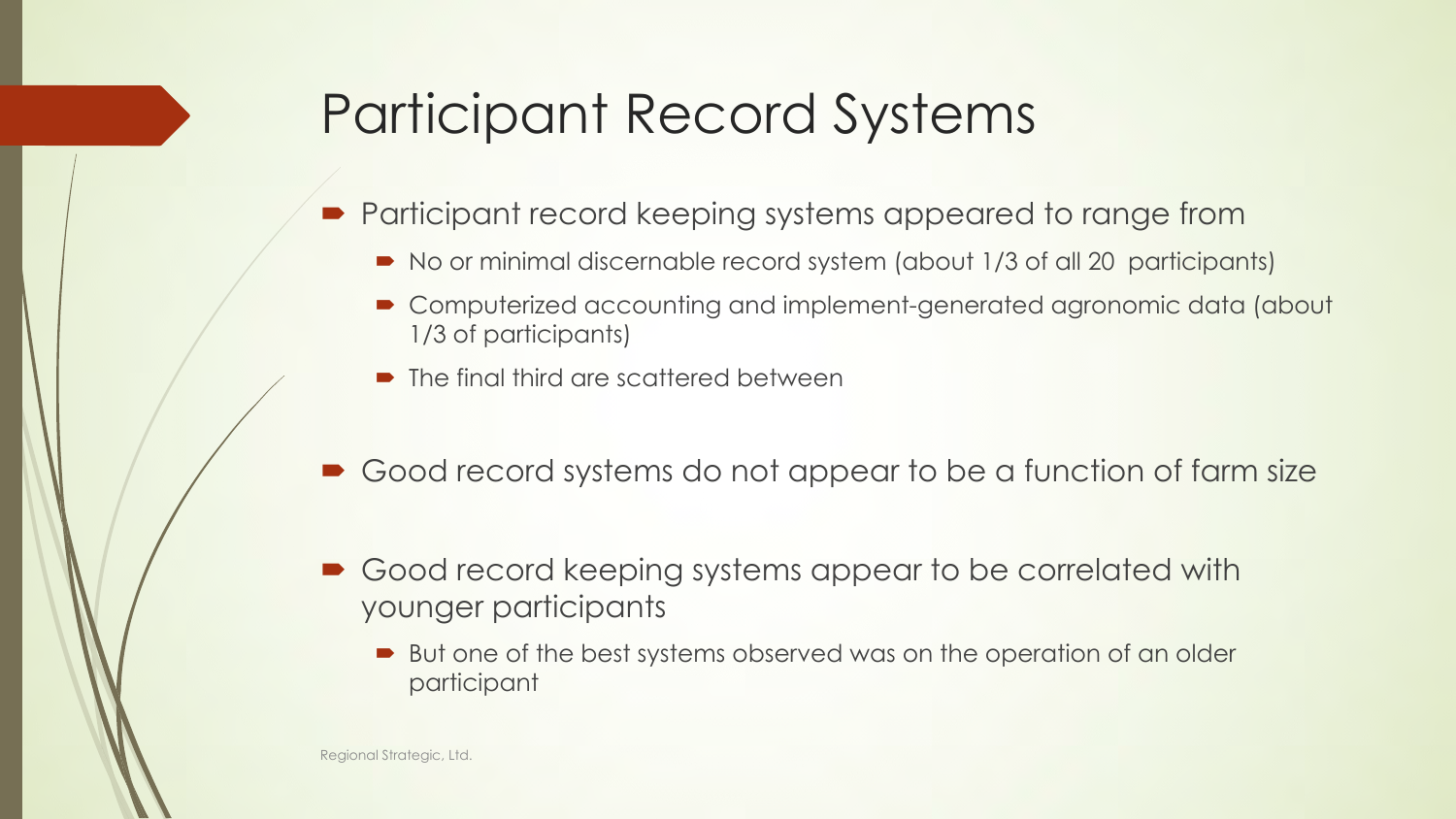Record Keeping Follow-up Interviews 7 selected participants with good record systems

• Generally more engaged in conservation practices

• None cultivated corn following corn

- Cover 68% of row-crop acreage (compared to 45% for other participants)
	- 4 cover all row-crop acreage
- 3 are profiting from cover crop harvests or support activities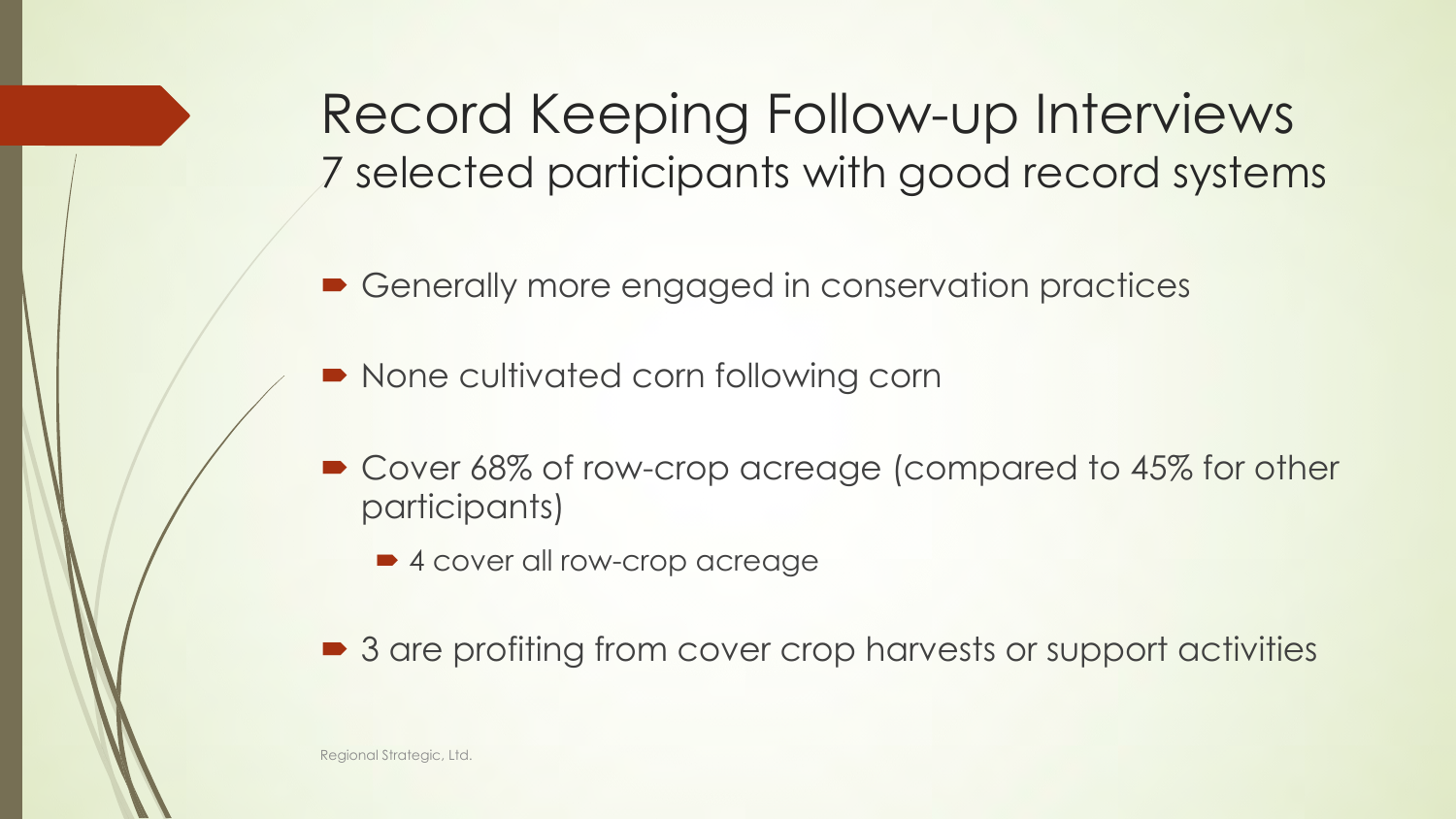### Record System Costs Are Not Trivial

- Record system costs among 7 participants ranged from
	- $\blacktriangleright$  \$1.50 per acre
	- $\blacktriangleright$  \$19.69 per acre
- Average was \$5.14 per acre
- 2 had expenses of over \$10.00 per acre
- 5 had expenses below \$8.00 per acre

**Measuring, documenting, and evaluating profitability is every bit as important to accelerating the pace of conservation adoption as is gathering yield data, measuring soil and phosphorus losses, calculating nitrogen loss, or evaluating soil health impacts.**